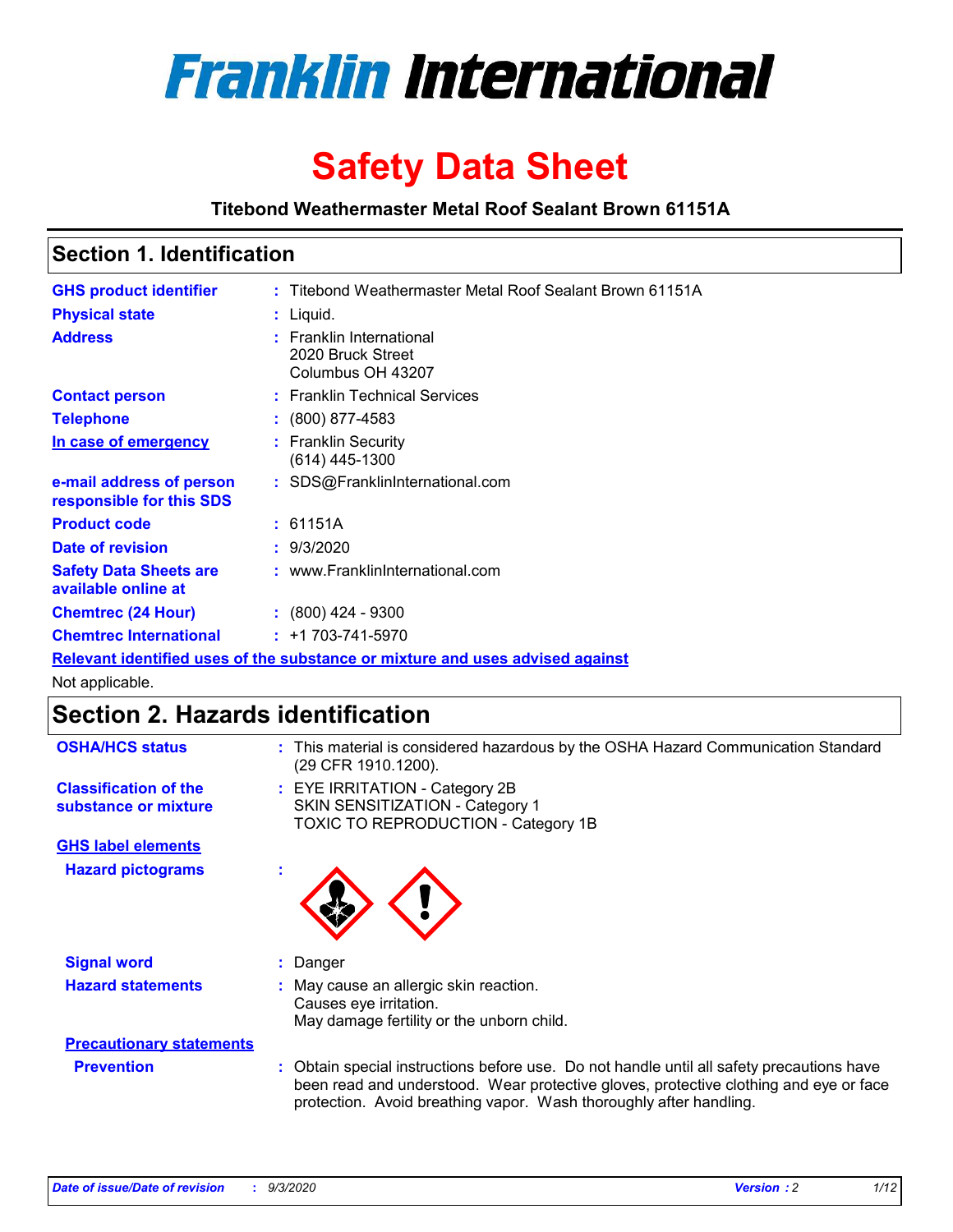### **Section 2. Hazards identification**

| <b>Response</b>                            | : IF exposed or concerned: Get medical advice or attention. Wash contaminated clothing<br>before reuse. IF ON SKIN: Wash with plenty of water. IF IN EYES: Rinse cautiously<br>with water for several minutes. Remove contact lenses, if present and easy to do.<br>Continue rinsing. If eye irritation persists: Get medical advice or attention. |
|--------------------------------------------|----------------------------------------------------------------------------------------------------------------------------------------------------------------------------------------------------------------------------------------------------------------------------------------------------------------------------------------------------|
| <b>Storage</b>                             | : Store locked up.                                                                                                                                                                                                                                                                                                                                 |
| <b>Disposal</b>                            | : Dispose of contents and container in accordance with all local, regional, national and<br>international regulations.                                                                                                                                                                                                                             |
| <b>Hazards not otherwise</b><br>classified | : Product generates methanol during cure.                                                                                                                                                                                                                                                                                                          |

# **Section 3. Composition/information on ingredients**

| <b>Substance/mixture</b> | Mixture |
|--------------------------|---------|
|                          |         |

| <b>Ingredient name</b>       | $\frac{9}{6}$ | <b>CAS number</b> |
|------------------------------|---------------|-------------------|
| 3-aminopropyltriethoxysilane | ≤3            | 919-30-2          |
| Dibutyltin dilaurate         | ≤0.3          | 77-58-7           |

Any concentration shown as a range is to protect confidentiality or is due to batch variation.

**There are no additional ingredients present which, within the current knowledge of the supplier and in the concentrations applicable, are classified as hazardous to health or the environment and hence require reporting in this section.**

**Occupational exposure limits, if available, are listed in Section 8.**

### **Section 4. First aid measures**

| <b>Description of necessary first aid measures</b> |                                                                                                                                                                                                                                                                                                                                                                                                                                                                                                                                                                                                                                                                                                                                                                           |
|----------------------------------------------------|---------------------------------------------------------------------------------------------------------------------------------------------------------------------------------------------------------------------------------------------------------------------------------------------------------------------------------------------------------------------------------------------------------------------------------------------------------------------------------------------------------------------------------------------------------------------------------------------------------------------------------------------------------------------------------------------------------------------------------------------------------------------------|
| <b>Eye contact</b>                                 | : Immediately flush eyes with plenty of water, occasionally lifting the upper and lower<br>eyelids. Check for and remove any contact lenses. Continue to rinse for at least 10<br>minutes. If irritation persists, get medical attention.                                                                                                                                                                                                                                                                                                                                                                                                                                                                                                                                 |
| <b>Inhalation</b>                                  | : Remove victim to fresh air and keep at rest in a position comfortable for breathing. If<br>not breathing, if breathing is irregular or if respiratory arrest occurs, provide artificial<br>respiration or oxygen by trained personnel. It may be dangerous to the person providing<br>aid to give mouth-to-mouth resuscitation. Get medical attention. If unconscious, place<br>in recovery position and get medical attention immediately. Maintain an open airway.<br>Loosen tight clothing such as a collar, tie, belt or waistband. In case of inhalation of<br>decomposition products in a fire, symptoms may be delayed. The exposed person may<br>need to be kept under medical surveillance for 48 hours.                                                       |
| <b>Skin contact</b>                                | : Wash with plenty of soap and water. Remove contaminated clothing and shoes. Wash<br>contaminated clothing thoroughly with water before removing it, or wear gloves.<br>Continue to rinse for at least 10 minutes. Get medical attention. In the event of any<br>complaints or symptoms, avoid further exposure. Wash clothing before reuse. Clean<br>shoes thoroughly before reuse.                                                                                                                                                                                                                                                                                                                                                                                     |
| <b>Ingestion</b>                                   | : Wash out mouth with water. Remove dentures if any. Remove victim to fresh air and<br>keep at rest in a position comfortable for breathing. If material has been swallowed and<br>the exposed person is conscious, give small quantities of water to drink. Stop if the<br>exposed person feels sick as vomiting may be dangerous. Do not induce vomiting<br>unless directed to do so by medical personnel. If vomiting occurs, the head should be<br>kept low so that vomit does not enter the lungs. Get medical attention. Never give<br>anything by mouth to an unconscious person. If unconscious, place in recovery position<br>and get medical attention immediately. Maintain an open airway. Loosen tight clothing<br>such as a collar, tie, belt or waistband. |
| Most important symptoms/effects, acute and delayed |                                                                                                                                                                                                                                                                                                                                                                                                                                                                                                                                                                                                                                                                                                                                                                           |
| <b>Potential acute health effects</b>              |                                                                                                                                                                                                                                                                                                                                                                                                                                                                                                                                                                                                                                                                                                                                                                           |
| Eye contact                                        | : May cause eye irritation.                                                                                                                                                                                                                                                                                                                                                                                                                                                                                                                                                                                                                                                                                                                                               |
| <b>Inhalation</b>                                  | : No known significant effects or critical hazards.                                                                                                                                                                                                                                                                                                                                                                                                                                                                                                                                                                                                                                                                                                                       |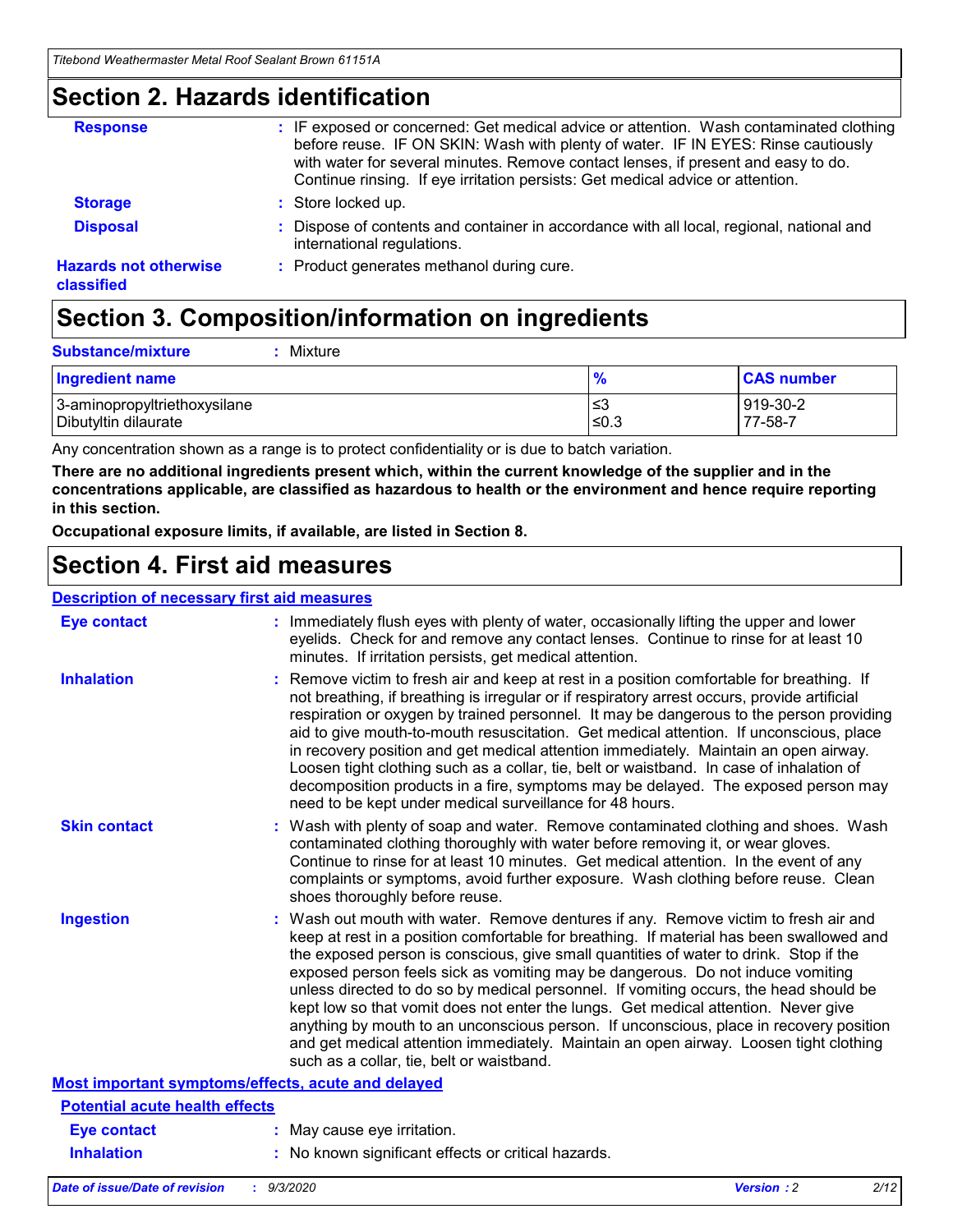| Titebond Weathermaster Metal Roof Sealant Brown 61151A |                                                                                                                                                                                                                                                                                                                                                                                                                 |
|--------------------------------------------------------|-----------------------------------------------------------------------------------------------------------------------------------------------------------------------------------------------------------------------------------------------------------------------------------------------------------------------------------------------------------------------------------------------------------------|
| <b>Section 4. First aid measures</b>                   |                                                                                                                                                                                                                                                                                                                                                                                                                 |
| <b>Skin contact</b>                                    | : May cause skin irritation.                                                                                                                                                                                                                                                                                                                                                                                    |
| <b>Ingestion</b>                                       | : No known significant effects or critical hazards.                                                                                                                                                                                                                                                                                                                                                             |
| <b>Over-exposure signs/symptoms</b>                    |                                                                                                                                                                                                                                                                                                                                                                                                                 |
| <b>Eye contact</b>                                     | : Adverse symptoms may include the following:<br>irritation<br>watering<br>redness                                                                                                                                                                                                                                                                                                                              |
| <b>Inhalation</b>                                      | : Adverse symptoms may include the following:<br>reduced fetal weight<br>increase in fetal deaths<br>skeletal malformations                                                                                                                                                                                                                                                                                     |
| <b>Skin contact</b>                                    | : Adverse symptoms may include the following:<br>irritation<br>redness<br>reduced fetal weight<br>increase in fetal deaths<br>skeletal malformations                                                                                                                                                                                                                                                            |
| <b>Ingestion</b>                                       | : Adverse symptoms may include the following:<br>reduced fetal weight<br>increase in fetal deaths<br>skeletal malformations                                                                                                                                                                                                                                                                                     |
|                                                        | Indication of immediate medical attention and special treatment needed, if necessary                                                                                                                                                                                                                                                                                                                            |
| <b>Notes to physician</b>                              | : In case of inhalation of decomposition products in a fire, symptoms may be delayed.<br>The exposed person may need to be kept under medical surveillance for 48 hours.                                                                                                                                                                                                                                        |
| <b>Specific treatments</b>                             | : No specific treatment.                                                                                                                                                                                                                                                                                                                                                                                        |
| <b>Protection of first-aiders</b>                      | : No action shall be taken involving any personal risk or without suitable training. If it is<br>suspected that fumes are still present, the rescuer should wear an appropriate mask or<br>self-contained breathing apparatus. It may be dangerous to the person providing aid to<br>give mouth-to-mouth resuscitation. Wash contaminated clothing thoroughly with water<br>before removing it, or wear gloves. |
| See toxicological information (Section 11)             |                                                                                                                                                                                                                                                                                                                                                                                                                 |

# **Section 5. Fire-fighting measures**

| <b>Extinguishing media</b>                               |                                                                                                                                                                                                     |  |
|----------------------------------------------------------|-----------------------------------------------------------------------------------------------------------------------------------------------------------------------------------------------------|--|
| <b>Suitable extinguishing</b><br>media                   | : Use an extinguishing agent suitable for the surrounding fire.                                                                                                                                     |  |
| <b>Unsuitable extinguishing</b><br>media                 | : None known.                                                                                                                                                                                       |  |
| <b>Specific hazards arising</b><br>from the chemical     | : In a fire or if heated, a pressure increase will occur and the container may burst.                                                                                                               |  |
| <b>Hazardous thermal</b><br>decomposition products       | : Decomposition products may include the following materials:<br>carbon dioxide<br>carbon monoxide<br>nitrogen oxides<br>metal oxide/oxides                                                         |  |
| <b>Special protective actions</b><br>for fire-fighters   | : Promptly isolate the scene by removing all persons from the vicinity of the incident if<br>there is a fire. No action shall be taken involving any personal risk or without suitable<br>training. |  |
| <b>Special protective</b><br>equipment for fire-fighters | Fire-fighters should wear appropriate protective equipment and self-contained breathing<br>apparatus (SCBA) with a full face-piece operated in positive pressure mode.                              |  |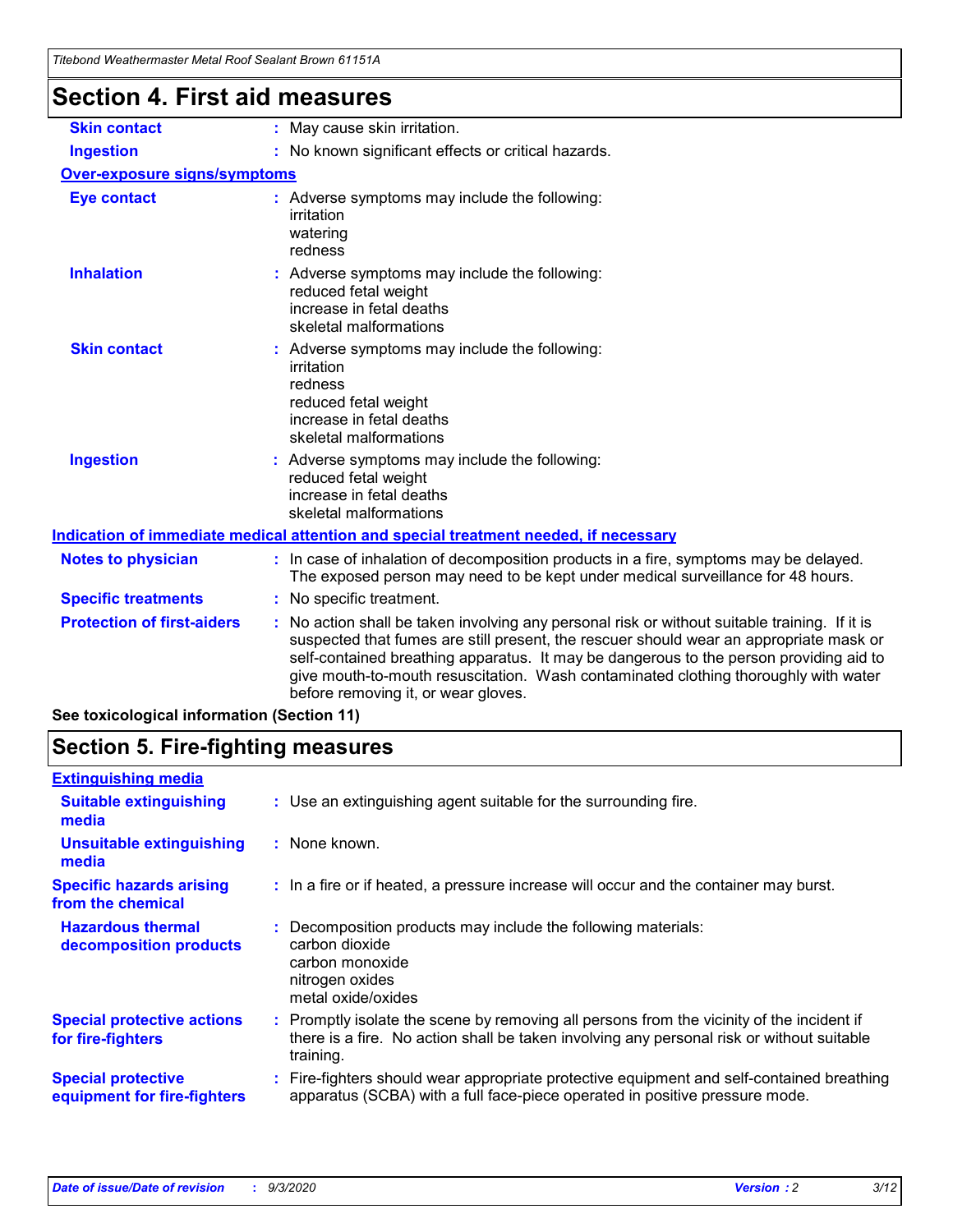### **Section 6. Accidental release measures**

|                                                              | Personal precautions, protective equipment and emergency procedures                                                                                                                                                                                                                                                                                                                                                                                                                                                                                                                                                                                                                                          |  |  |  |
|--------------------------------------------------------------|--------------------------------------------------------------------------------------------------------------------------------------------------------------------------------------------------------------------------------------------------------------------------------------------------------------------------------------------------------------------------------------------------------------------------------------------------------------------------------------------------------------------------------------------------------------------------------------------------------------------------------------------------------------------------------------------------------------|--|--|--|
| For non-emergency<br>personnel                               | : No action shall be taken involving any personal risk or without suitable training.<br>Evacuate surrounding areas. Keep unnecessary and unprotected personnel from<br>entering. Do not touch or walk through spilled material. Avoid breathing vapor or mist.<br>Provide adequate ventilation. Wear appropriate respirator when ventilation is<br>inadequate. Put on appropriate personal protective equipment.                                                                                                                                                                                                                                                                                             |  |  |  |
| For emergency responders                                     | : If specialized clothing is required to deal with the spillage, take note of any information in<br>Section 8 on suitable and unsuitable materials. See also the information in "For non-<br>emergency personnel".                                                                                                                                                                                                                                                                                                                                                                                                                                                                                           |  |  |  |
| <b>Environmental precautions</b>                             | : Avoid dispersal of spilled material and runoff and contact with soil, waterways, drains<br>and sewers. Inform the relevant authorities if the product has caused environmental<br>pollution (sewers, waterways, soil or air).                                                                                                                                                                                                                                                                                                                                                                                                                                                                              |  |  |  |
| <b>Methods and materials for containment and cleaning up</b> |                                                                                                                                                                                                                                                                                                                                                                                                                                                                                                                                                                                                                                                                                                              |  |  |  |
| <b>Small spill</b>                                           | : Stop leak if without risk. Move containers from spill area. Dilute with water and mop up<br>if water-soluble. Alternatively, or if water-insoluble, absorb with an inert dry material and<br>place in an appropriate waste disposal container. Dispose of via a licensed waste<br>disposal contractor.                                                                                                                                                                                                                                                                                                                                                                                                     |  |  |  |
| <b>Large spill</b>                                           | : Stop leak if without risk. Move containers from spill area. Approach release from<br>upwind. Prevent entry into sewers, water courses, basements or confined areas. Wash<br>spillages into an effluent treatment plant or proceed as follows. Contain and collect<br>spillage with non-combustible, absorbent material e.g. sand, earth, vermiculite or<br>diatomaceous earth and place in container for disposal according to local regulations<br>(see Section 13). Dispose of via a licensed waste disposal contractor. Contaminated<br>absorbent material may pose the same hazard as the spilled product. Note: see<br>Section 1 for emergency contact information and Section 13 for waste disposal. |  |  |  |

### **Section 7. Handling and storage**

#### **Precautions for safe handling**

| <b>Protective measures</b>                                                       | : Put on appropriate personal protective equipment (see Section 8). Persons with a<br>history of skin sensitization problems should not be employed in any process in which<br>this product is used. Avoid exposure - obtain special instructions before use. Avoid<br>exposure during pregnancy. Do not handle until all safety precautions have been read<br>and understood. Do not get in eyes or on skin or clothing. Do not ingest. Avoid<br>breathing vapor or mist. If during normal use the material presents a respiratory hazard,<br>use only with adequate ventilation or wear appropriate respirator. Keep in the original<br>container or an approved alternative made from a compatible material, kept tightly<br>closed when not in use. Empty containers retain product residue and can be hazardous.<br>Do not reuse container. |
|----------------------------------------------------------------------------------|--------------------------------------------------------------------------------------------------------------------------------------------------------------------------------------------------------------------------------------------------------------------------------------------------------------------------------------------------------------------------------------------------------------------------------------------------------------------------------------------------------------------------------------------------------------------------------------------------------------------------------------------------------------------------------------------------------------------------------------------------------------------------------------------------------------------------------------------------|
| <b>Advice on general</b><br>occupational hygiene                                 | : Eating, drinking and smoking should be prohibited in areas where this material is<br>handled, stored and processed. Workers should wash hands and face before eating,<br>drinking and smoking. Remove contaminated clothing and protective equipment before<br>entering eating areas. See also Section 8 for additional information on hygiene<br>measures.                                                                                                                                                                                                                                                                                                                                                                                                                                                                                    |
| <b>Conditions for safe storage,</b><br>including any<br><i>incompatibilities</i> | Store between the following temperatures: 0 to $120^{\circ}$ C (32 to $248^{\circ}$ F). Store in<br>accordance with local regulations. Store in original container protected from direct<br>sunlight in a dry, cool and well-ventilated area, away from incompatible materials (see<br>Section 10) and food and drink. Store locked up. Keep container tightly closed and<br>sealed until ready for use. Containers that have been opened must be carefully<br>resealed and kept upright to prevent leakage. Do not store in unlabeled containers.<br>Use appropriate containment to avoid environmental contamination. See Section 10 for<br>incompatible materials before handling or use.                                                                                                                                                     |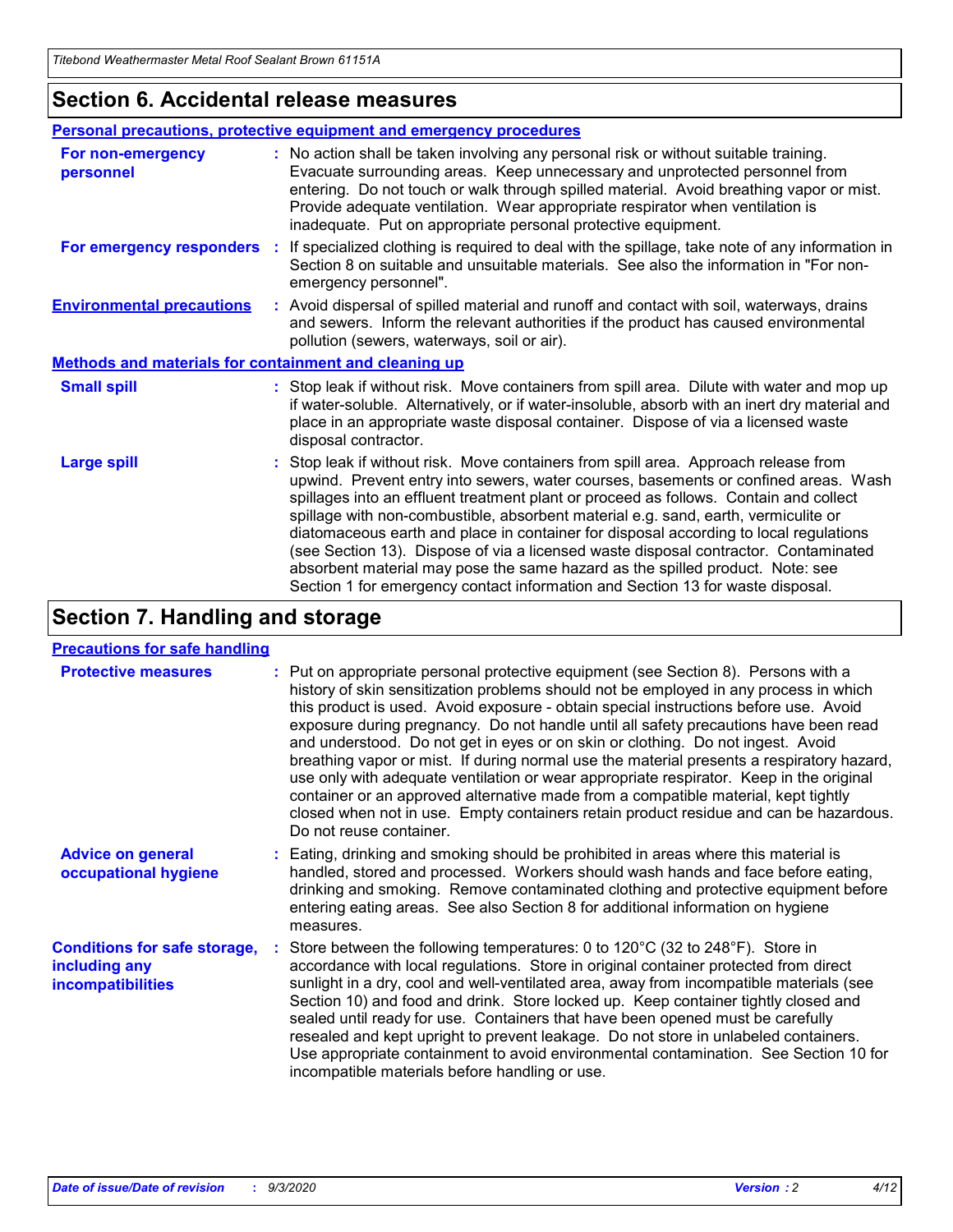# **Section 8. Exposure controls/personal protection**

#### **Control parameters**

#### **Occupational exposure limits**

| <b>Ingredient name</b>                               |    |                        | <b>Exposure limits</b>                                                                                                                                                                                                                                                                                                                                                                                                                                                                                                                                                                                                 |
|------------------------------------------------------|----|------------------------|------------------------------------------------------------------------------------------------------------------------------------------------------------------------------------------------------------------------------------------------------------------------------------------------------------------------------------------------------------------------------------------------------------------------------------------------------------------------------------------------------------------------------------------------------------------------------------------------------------------------|
| 3-aminopropyltriethoxysilane<br>Dibutyltin dilaurate |    |                        | None.<br>ACGIH TLV (United States, 3/2020). Absorbed through skin.<br>Notes: as Sn<br>TWA: $0.1 \text{ mg/m}^3$ , (as Sn) 8 hours.<br>STEL: 0.2 mg/m <sup>3</sup> , (as Sn) 15 minutes.<br>NIOSH REL (United States, 10/2016). Absorbed through skin.<br>Notes: as Sn<br>TWA: 0.1 mg/m <sup>3</sup> , (as Sn) 10 hours.<br>OSHA PEL (United States, 5/2018). Notes: as Sn<br>TWA: 0.1 mg/m <sup>3</sup> , (as Sn) 8 hours.<br>OSHA PEL 1989 (United States, 3/1989). Absorbed through skin.<br>Notes: measured as Sn<br>TWA: 0.1 mg/m <sup>3</sup> , (measured as Sn) 8 hours. Form: Organic                           |
| <b>Appropriate engineering</b><br>controls           |    |                        | : If user operations generate dust, fumes, gas, vapor or mist, use process enclosures,<br>local exhaust ventilation or other engineering controls to keep worker exposure to<br>airborne contaminants below any recommended or statutory limits.                                                                                                                                                                                                                                                                                                                                                                       |
| <b>Environmental exposure</b><br>controls            |    |                        | Emissions from ventilation or work process equipment should be checked to ensure<br>they comply with the requirements of environmental protection legislation. In some<br>cases, fume scrubbers, filters or engineering modifications to the process equipment<br>will be necessary to reduce emissions to acceptable levels.                                                                                                                                                                                                                                                                                          |
| <b>Individual protection measures</b>                |    |                        |                                                                                                                                                                                                                                                                                                                                                                                                                                                                                                                                                                                                                        |
| <b>Hygiene measures</b>                              |    |                        | : Wash hands, forearms and face thoroughly after handling chemical products, before<br>eating, smoking and using the lavatory and at the end of the working period.<br>Appropriate techniques should be used to remove potentially contaminated clothing.<br>Contaminated work clothing should not be allowed out of the workplace. Wash<br>contaminated clothing before reusing. Ensure that eyewash stations and safety<br>showers are close to the workstation location.                                                                                                                                            |
| <b>Eye/face protection</b>                           |    |                        | Safety eyewear complying with an approved standard should be used when a risk<br>assessment indicates this is necessary to avoid exposure to liquid splashes, mists,<br>gases or dusts. If contact is possible, the following protection should be worn, unless<br>the assessment indicates a higher degree of protection: chemical splash goggles.                                                                                                                                                                                                                                                                    |
| <b>Skin protection</b>                               |    |                        |                                                                                                                                                                                                                                                                                                                                                                                                                                                                                                                                                                                                                        |
| <b>Hand protection</b>                               |    |                        | : Chemical-resistant, impervious gloves complying with an approved standard should be<br>worn at all times when handling chemical products if a risk assessment indicates this is<br>necessary. Considering the parameters specified by the glove manufacturer, check<br>during use that the gloves are still retaining their protective properties. It should be<br>noted that the time to breakthrough for any glove material may be different for different<br>glove manufacturers. In the case of mixtures, consisting of several substances, the<br>protection time of the gloves cannot be accurately estimated. |
| <b>Body protection</b>                               |    | handling this product. | Personal protective equipment for the body should be selected based on the task being<br>performed and the risks involved and should be approved by a specialist before                                                                                                                                                                                                                                                                                                                                                                                                                                                |
| <b>Other skin protection</b>                         |    |                        | : Appropriate footwear and any additional skin protection measures should be selected<br>based on the task being performed and the risks involved and should be approved by a<br>specialist before handling this product.                                                                                                                                                                                                                                                                                                                                                                                              |
| <b>Respiratory protection</b>                        | ÷. | aspects of use.        | Based on the hazard and potential for exposure, select a respirator that meets the<br>appropriate standard or certification. Respirators must be used according to a<br>respiratory protection program to ensure proper fitting, training, and other important                                                                                                                                                                                                                                                                                                                                                         |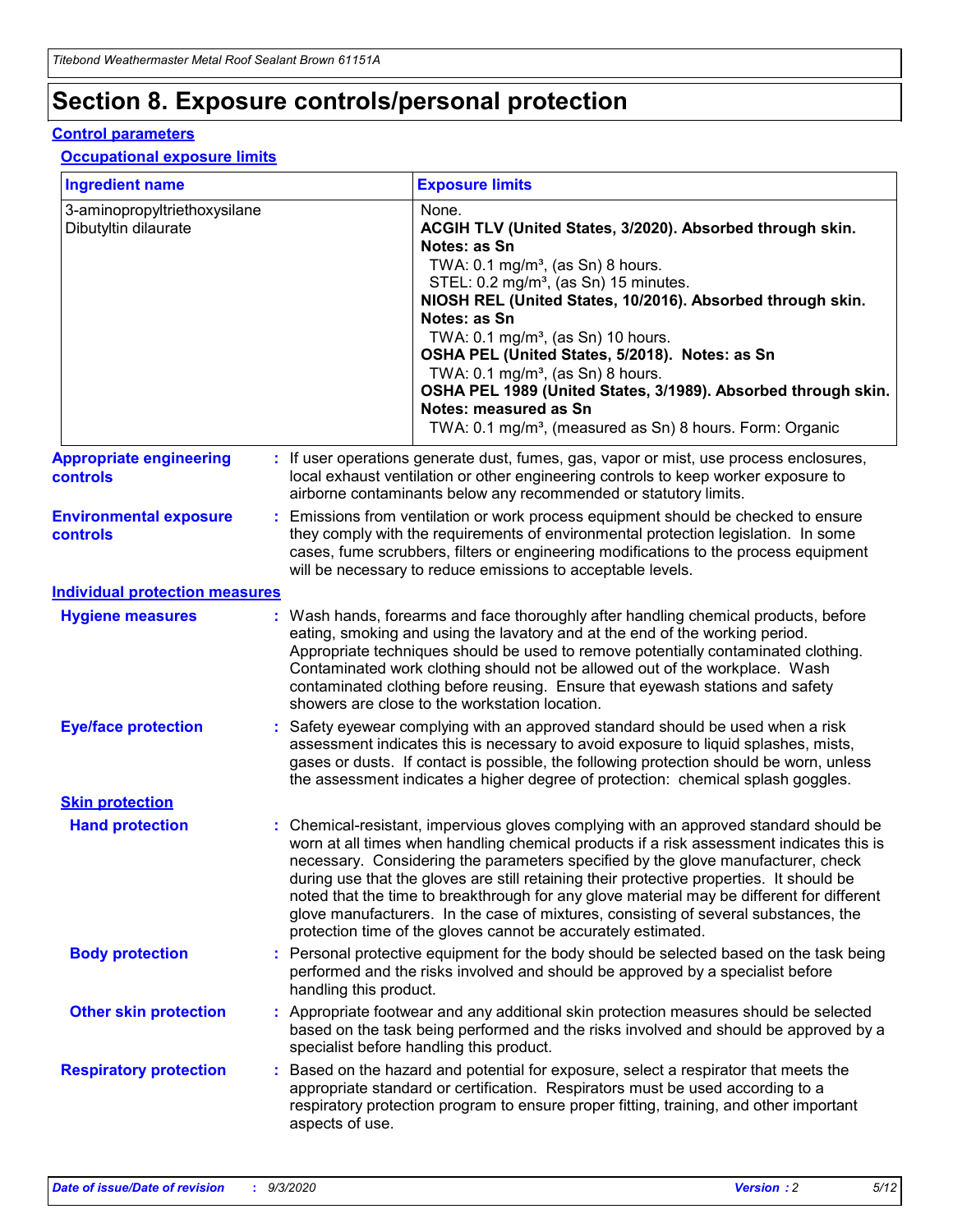### **Section 9. Physical and chemical properties**

#### **Appearance**

| <b>Physical state</b>                             |    | : Liquid. [Paste.]                                              |
|---------------------------------------------------|----|-----------------------------------------------------------------|
| <b>Color</b>                                      |    | Brown.                                                          |
| Odor                                              |    | Characteristic.                                                 |
| <b>Odor threshold</b>                             |    | Not available.                                                  |
| рH                                                |    | Not applicable.                                                 |
| <b>Melting point</b>                              |    | Not available.                                                  |
| <b>Boiling point</b>                              |    | : $>200^{\circ}$ C ( $>392^{\circ}$ F)                          |
| <b>Flash point</b>                                |    | Closed cup: >200°C (>392°F) [Setaflash.]                        |
| <b>Evaporation rate</b>                           |    | $:$ >1 (butyl acetate = 1)                                      |
| <b>Flammability (solid, gas)</b>                  |    | : Not available.                                                |
| Lower and upper explosive<br>(flammable) limits   |    | : Not available.                                                |
| <b>VOC (less water, less</b><br>exempt solvents)  |    | : 0 g/l                                                         |
| <b>Volatility</b>                                 |    | $: 0\%$ (w/w)                                                   |
| <b>Vapor density</b>                              |    | Not available.                                                  |
| <b>Relative density</b>                           | ÷. | $\sqrt{1/432}$                                                  |
| <b>Solubility</b>                                 |    | Insoluble in the following materials: cold water and hot water. |
| <b>Solubility in water</b>                        |    | Not available.                                                  |
| <b>Partition coefficient: n-</b><br>octanol/water |    | : Not available.                                                |
| <b>Auto-ignition temperature</b>                  |    | $:$ Not available.                                              |
| <b>Decomposition temperature</b>                  |    | : Not available.                                                |
| <b>Viscosity</b>                                  |    | $:$ Not available.                                              |

### **Section 10. Stability and reactivity**

| <b>Reactivity</b>                            |    | : No specific test data related to reactivity available for this product or its ingredients.            |
|----------------------------------------------|----|---------------------------------------------------------------------------------------------------------|
| <b>Chemical stability</b>                    |    | : The product is stable.                                                                                |
| <b>Possibility of hazardous</b><br>reactions |    | : Under normal conditions of storage and use, hazardous reactions will not occur.                       |
| <b>Conditions to avoid</b>                   |    | : No specific data.                                                                                     |
| <b>Incompatible materials</b>                | ٠. | No specific data.                                                                                       |
| <b>Hazardous decomposition</b><br>products   | ÷. | Under normal conditions of storage and use, hazardous decomposition products should<br>not be produced. |

# **Section 11. Toxicological information**

#### **Information on toxicological effects**

#### **Acute toxicity**

| <b>Product/ingredient name</b> | <b>Result</b>           | <b>Species</b> | <b>Dose</b>                | <b>Exposure</b> |
|--------------------------------|-------------------------|----------------|----------------------------|-----------------|
| 3-aminopropyltriethoxysilane   | <b>ILD50 Dermal</b>     | Rabbit         | 4.29 g/kg                  |                 |
| Dibutyltin dilaurate           | ILD50 Oral<br>LD50 Oral | Rat<br>Rat     | $1.57$ g/kg<br>175 $mg/kg$ |                 |
|                                |                         |                |                            |                 |

**Irritation/Corrosion**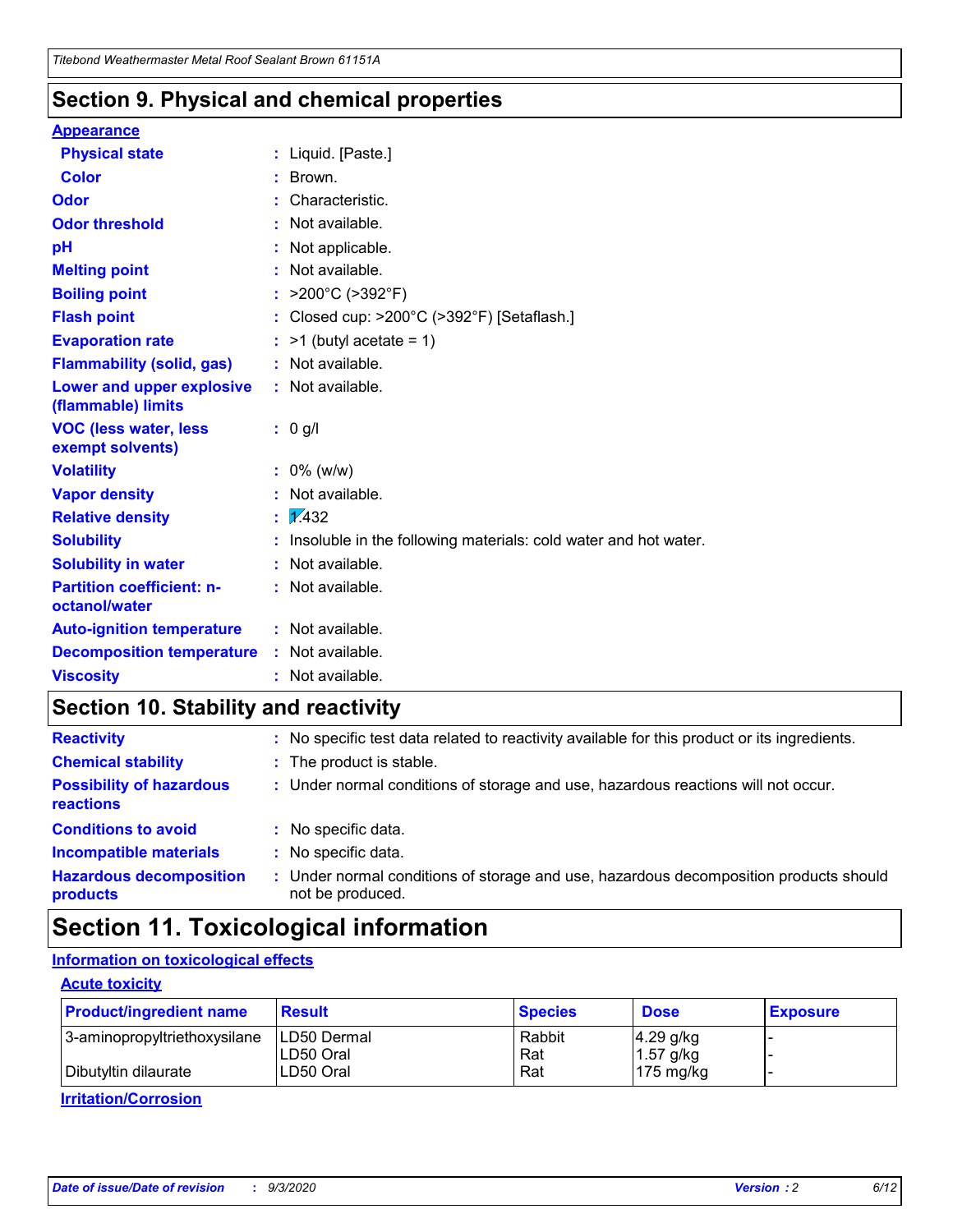# **Section 11. Toxicological information**

| <b>Product/ingredient name</b> | <b>Result</b>                 | <b>Species</b> | <b>Score</b> | <b>Exposure</b>    | <b>Observation</b>       |
|--------------------------------|-------------------------------|----------------|--------------|--------------------|--------------------------|
| 3-aminopropyltriethoxysilane   | Eyes - Mild irritant          | Rabbit         |              | $100 \text{ mg}$   |                          |
|                                | Eyes - Severe irritant        | Rabbit         |              | 24 hours 750       |                          |
|                                |                               |                |              | ug                 |                          |
|                                | <b>Skin - Severe irritant</b> | Rabbit         |              | 24 hours 5         | $\overline{\phantom{0}}$ |
| Dibutyltin dilaurate           | Eyes - Moderate irritant      | Rabbit         |              | mg<br>24 hours 100 |                          |
|                                |                               |                |              | mg                 |                          |
|                                | Skin - Severe irritant        | Rabbit         |              | 500 mg             | -                        |

#### **Sensitization**

Not available.

#### **Mutagenicity**

Not available.

#### **Carcinogenicity**

Not available.

#### **Reproductive toxicity**

Not available.

#### **Teratogenicity**

Not available.

#### **Specific target organ toxicity (single exposure)**

Not available.

#### **Specific target organ toxicity (repeated exposure)**

| <b>Name</b>                                                                         |                                                                            | <b>Category</b>                                     | <b>Route of</b><br>exposure | <b>Target organs</b> |  |  |
|-------------------------------------------------------------------------------------|----------------------------------------------------------------------------|-----------------------------------------------------|-----------------------------|----------------------|--|--|
| Dibutyltin dilaurate                                                                |                                                                            | Category 1                                          | -                           | respiratory system   |  |  |
| <b>Aspiration hazard</b><br>Not available.                                          |                                                                            |                                                     |                             |                      |  |  |
| <b>Information on the likely</b><br>routes of exposure                              | : Not available.                                                           |                                                     |                             |                      |  |  |
| <b>Potential acute health effects</b>                                               |                                                                            |                                                     |                             |                      |  |  |
| <b>Eye contact</b>                                                                  | : May cause eye irritation.                                                |                                                     |                             |                      |  |  |
| <b>Inhalation</b>                                                                   |                                                                            | : No known significant effects or critical hazards. |                             |                      |  |  |
| <b>Skin contact</b>                                                                 |                                                                            | : May cause skin irritation.                        |                             |                      |  |  |
| <b>Ingestion</b>                                                                    |                                                                            | : No known significant effects or critical hazards. |                             |                      |  |  |
| <b>Symptoms related to the physical, chemical and toxicological characteristics</b> |                                                                            |                                                     |                             |                      |  |  |
| <b>Eye contact</b>                                                                  | irritation<br>watering<br>redness                                          | : Adverse symptoms may include the following:       |                             |                      |  |  |
| <b>Inhalation</b>                                                                   | reduced fetal weight<br>increase in fetal deaths<br>skeletal malformations | : Adverse symptoms may include the following:       |                             |                      |  |  |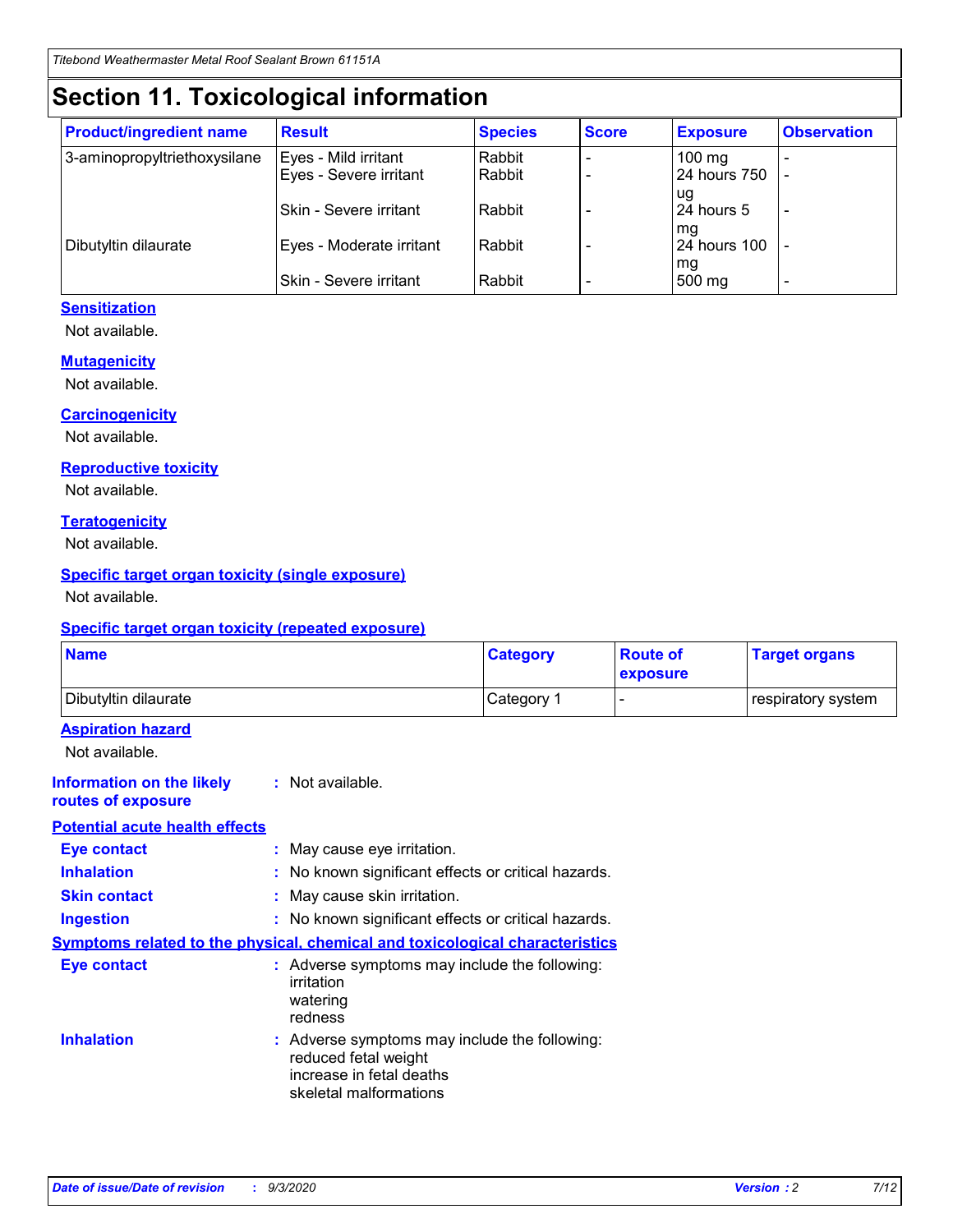*Titebond Weathermaster Metal Roof Sealant Brown 61151A*

# **Section 11. Toxicological information**

| <b>Skin contact</b>                     | : Adverse symptoms may include the following:<br>irritation<br>redness<br>reduced fetal weight<br>increase in fetal deaths<br>skeletal malformations |  |  |  |  |  |
|-----------------------------------------|------------------------------------------------------------------------------------------------------------------------------------------------------|--|--|--|--|--|
| <b>Ingestion</b>                        | : Adverse symptoms may include the following:<br>reduced fetal weight<br>increase in fetal deaths<br>skeletal malformations                          |  |  |  |  |  |
|                                         | Delayed and immediate effects and also chronic effects from short and long term exposure                                                             |  |  |  |  |  |
| <b>Short term exposure</b>              |                                                                                                                                                      |  |  |  |  |  |
| <b>Potential immediate</b><br>effects   | : Not available.                                                                                                                                     |  |  |  |  |  |
| <b>Potential delayed effects</b>        | : Not available.                                                                                                                                     |  |  |  |  |  |
| <b>Long term exposure</b>               |                                                                                                                                                      |  |  |  |  |  |
| <b>Potential immediate</b><br>effects   | : Not available.                                                                                                                                     |  |  |  |  |  |
| <b>Potential delayed effects</b>        | : Not available.                                                                                                                                     |  |  |  |  |  |
| <b>Potential chronic health effects</b> |                                                                                                                                                      |  |  |  |  |  |
| Not available.                          |                                                                                                                                                      |  |  |  |  |  |
| <b>General</b>                          | Once sensitized, a severe allergic reaction may occur when subsequently exposed to<br>very low levels.                                               |  |  |  |  |  |
| <b>Carcinogenicity</b>                  | No known significant effects or critical hazards.                                                                                                    |  |  |  |  |  |
| <b>Mutagenicity</b>                     | : No known significant effects or critical hazards.                                                                                                  |  |  |  |  |  |
| <b>Teratogenicity</b>                   | May damage the unborn child.                                                                                                                         |  |  |  |  |  |
| <b>Developmental effects</b>            | : No known significant effects or critical hazards.                                                                                                  |  |  |  |  |  |
| <b>Fertility effects</b>                | : May damage fertility.                                                                                                                              |  |  |  |  |  |
| <b>Numerical measures of toxicity</b>   |                                                                                                                                                      |  |  |  |  |  |
| <b>Acute toxicity estimates</b>         |                                                                                                                                                      |  |  |  |  |  |
| Not ovoilable                           |                                                                                                                                                      |  |  |  |  |  |

Not available.

# **Section 12. Ecological information**

#### **Toxicity**

| <b>Product/ingredient name</b> | <b>Result</b>                                       | <b>Species</b>               | <b>Exposure</b>       |
|--------------------------------|-----------------------------------------------------|------------------------------|-----------------------|
| Dibutyltin dilaurate           | $ CC50>3$ mg/l<br>Chronic EC10 > 2 mg/l Fresh water | Algae<br>Algae - Desmodesmus | 72 hours<br>196 hours |
|                                |                                                     | <b>I</b> subspicatus         |                       |

#### **Persistence and degradability**

| <b>Product/ingredient name</b> | <b>Test</b>                                                                    | <b>Result</b>  |                   | <b>Dose</b> | <b>Inoculum</b>         |
|--------------------------------|--------------------------------------------------------------------------------|----------------|-------------------|-------------|-------------------------|
| Dibutyltin dilaurate           | OECD 301F<br>Ready<br>Biodegradability -<br>Manometric<br>Respirometry<br>Test | 23 % - 28 days |                   |             |                         |
| <b>Product/ingredient name</b> | <b>Aquatic half-life</b>                                                       |                | <b>Photolysis</b> |             | <b>Biodegradability</b> |
| Dibutyltin dilaurate           |                                                                                |                |                   |             | <b>Inherent</b>         |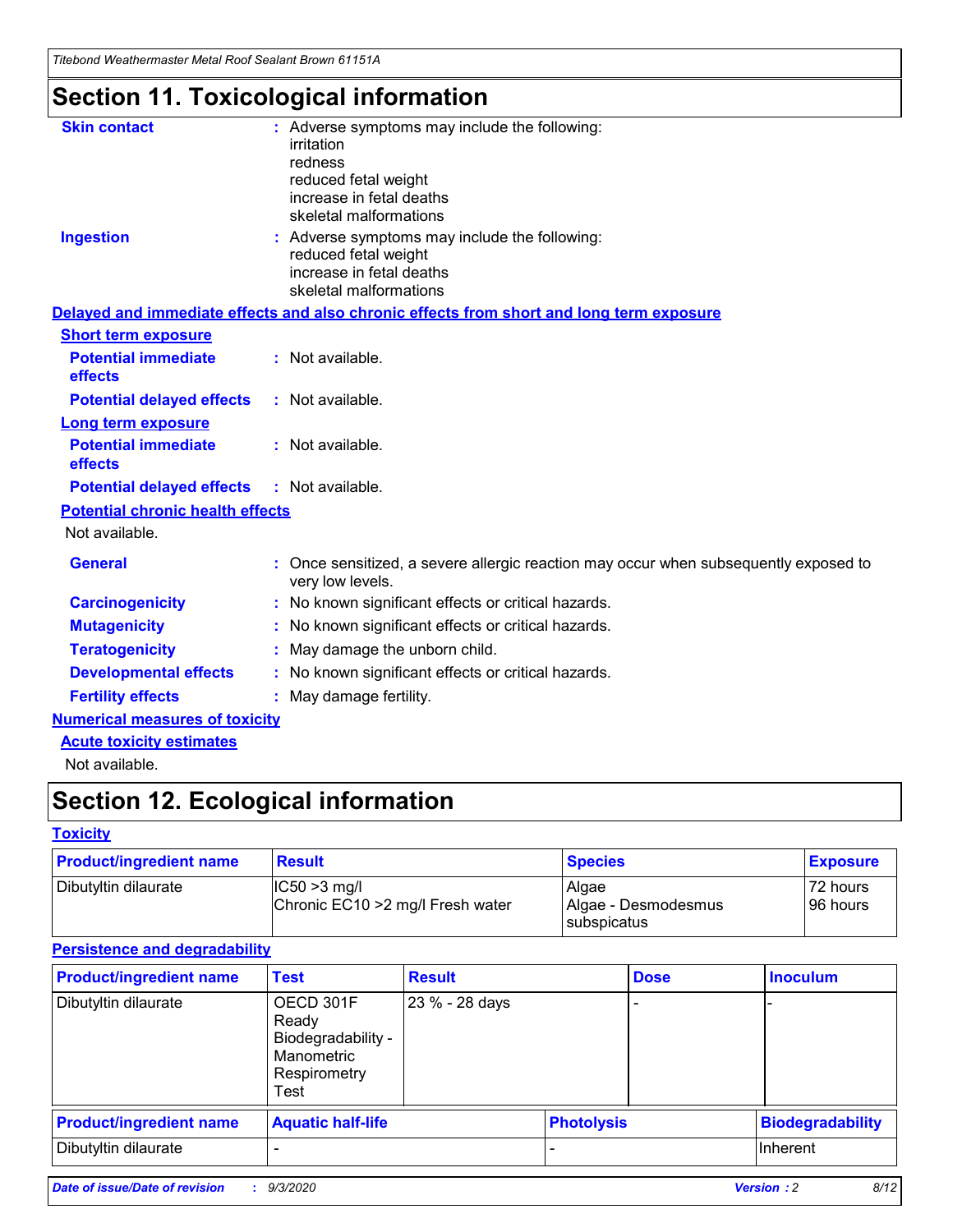# **Section 12. Ecological information**

#### **Bioaccumulative potential**

| <b>Product/ingredient name</b> | $\mathsf{LogP}_\mathsf{ow}$ | <b>BCF</b> | <b>Potential</b> |
|--------------------------------|-----------------------------|------------|------------------|
| 3-aminopropyltriethoxysilane   | 1.7                         | 3.4        | low              |
| Dibutyltin dilaurate           | 4.44                        | 2.91       | low              |

#### **Mobility in soil**

| INVMIILV III JVII                                       |                                                     |
|---------------------------------------------------------|-----------------------------------------------------|
| <b>Soil/water partition</b><br><b>coefficient (Koc)</b> | : Not available.                                    |
| <b>Other adverse effects</b>                            | : No known significant effects or critical hazards. |

### **Section 13. Disposal considerations**

**Disposal methods :**

The generation of waste should be avoided or minimized wherever possible. Disposal of this product, solutions and any by-products should at all times comply with the requirements of environmental protection and waste disposal legislation and any regional local authority requirements. Dispose of surplus and non-recyclable products via a licensed waste disposal contractor. Waste should not be disposed of untreated to the sewer unless fully compliant with the requirements of all authorities with jurisdiction. Waste packaging should be recycled. Incineration or landfill should only be considered when recycling is not feasible. This material and its container must be disposed of in a safe way. Care should be taken when handling emptied containers that have not been cleaned or rinsed out. Empty containers or liners may retain some product residues. Avoid dispersal of spilled material and runoff and contact with soil, waterways, drains and sewers.

### **Section 14. Transport information**

|                                      | <b>DOT</b><br><b>Classification</b> | <b>TDG</b><br><b>Classification</b> | <b>Mexico</b><br><b>Classification</b> | <b>ADR/RID</b>           | <b>IMDG</b>              | <b>IATA</b>    |
|--------------------------------------|-------------------------------------|-------------------------------------|----------------------------------------|--------------------------|--------------------------|----------------|
| <b>UN number</b>                     | Not regulated.                      | Not regulated.                      | Not regulated.                         | Not regulated.           | Not regulated.           | Not regulated. |
| <b>UN proper</b><br>shipping name    |                                     |                                     |                                        |                          |                          |                |
| <b>Transport</b><br>hazard class(es) |                                     | $\overline{\phantom{0}}$            | $\qquad \qquad \blacksquare$           | $\overline{\phantom{0}}$ | $\overline{\phantom{0}}$ |                |
| <b>Packing group</b>                 |                                     |                                     |                                        |                          |                          |                |
| <b>Environmental</b><br>hazards      | No.                                 | No.                                 | No.                                    | No.                      | No.                      | No.            |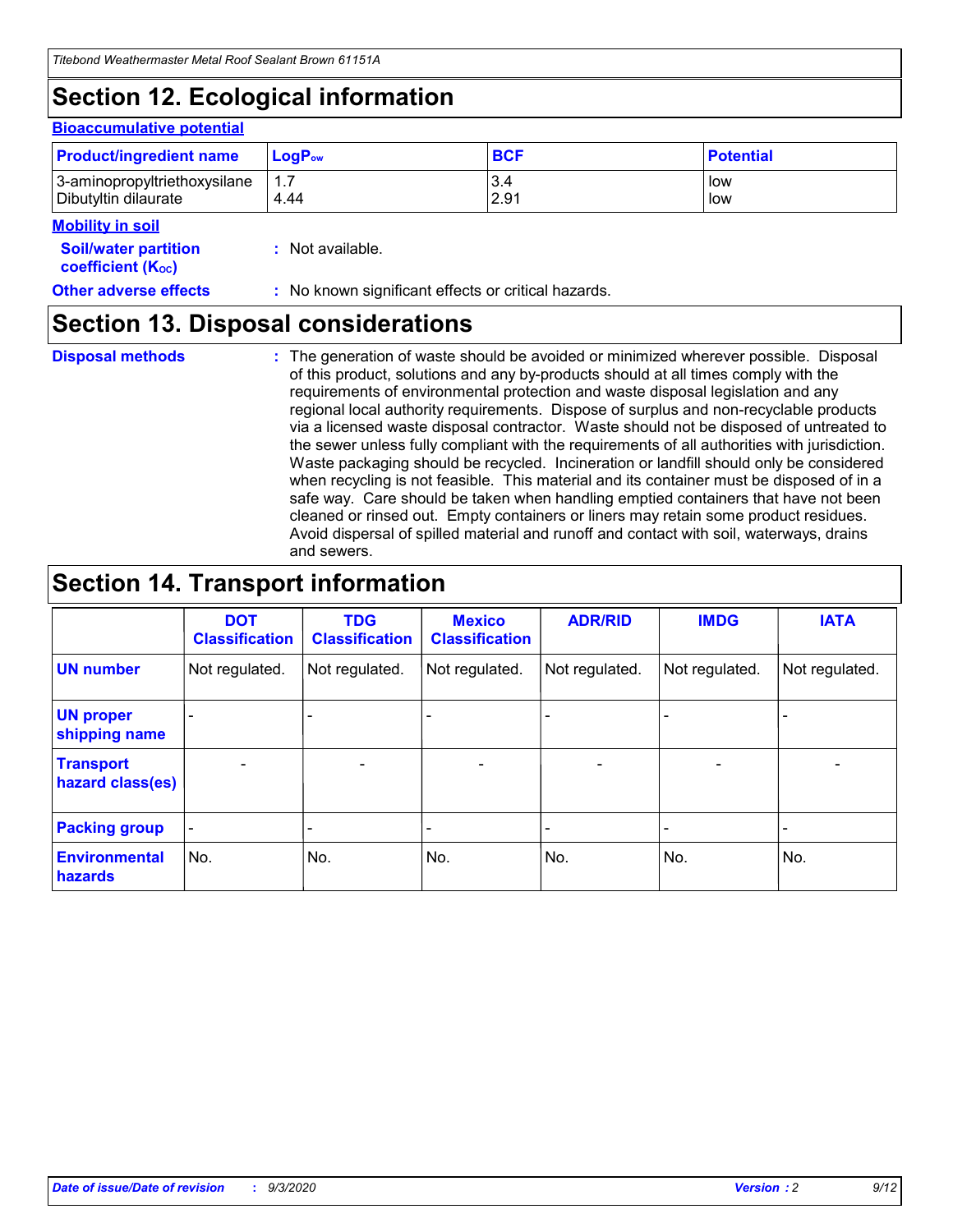### **Section 15. Regulatory information**

#### **U.S. Federal regulations**

#### **SARA 302/304**

#### **Composition/information on ingredients**

No products were found.

| SARA 304 RQ | Not applicable. |
|-------------|-----------------|
|-------------|-----------------|

#### **SARA 311/312**

**Classification :** EYE IRRITATION - Category 2B SKIN SENSITIZATION - Category 1 TOXIC TO REPRODUCTION - Category 1B HNOC - Product generates methanol during cure.

#### **Composition/information on ingredients**

| <b>Name</b>                  | $\frac{9}{6}$ | <b>Classification</b>                                                                                                                                                                                                                                                                                      |
|------------------------------|---------------|------------------------------------------------------------------------------------------------------------------------------------------------------------------------------------------------------------------------------------------------------------------------------------------------------------|
| 3-aminopropyltriethoxysilane | $\leq$ 3      | <b>FLAMMABLE LIQUIDS - Category 4</b><br><b>ACUTE TOXICITY (oral) - Category 4</b><br><b>SKIN IRRITATION - Category 2</b><br>EYE IRRITATION - Category 2A                                                                                                                                                  |
| Dibutyltin dilaurate         | ≤0.3          | <b>ACUTE TOXICITY (oral) - Category 3</b><br>SKIN CORROSION - Category 1C<br>SERIOUS EYE DAMAGE - Category 1<br>SKIN SENSITIZATION - Category 1<br><b>GERM CELL MUTAGENICITY - Category 2</b><br>TOXIC TO REPRODUCTION - Category 1B<br>SPECIFIC TARGET ORGAN TOXICITY (REPEATED<br>EXPOSURE) - Category 1 |

#### **State regulations**

**Massachusetts :**

: None of the components are listed.

**New York :** None of the components are listed. **New Jersey :** None of the components are listed.

**Pennsylvania :** None of the components are listed.

#### **California Prop. 65**

WARNING: This product can expose you to methanol, which is known to the State of California to cause birth defects or other reproductive harm. For more information go to www.P65Warnings.ca.gov.

| Ingredient name | No significant risk<br>level | <b>Maximum</b><br>acceptable dosage<br><b>level</b> |
|-----------------|------------------------------|-----------------------------------------------------|
| l methanol      |                              | Yes.                                                |

#### **International regulations**

**Chemical Weapon Convention List Schedules I, II & III Chemicals** Not listed.

#### **Montreal Protocol**

Not listed.

**Stockholm Convention on Persistent Organic Pollutants**

Not listed.

#### **UNECE Aarhus Protocol on POPs and Heavy Metals** Not listed.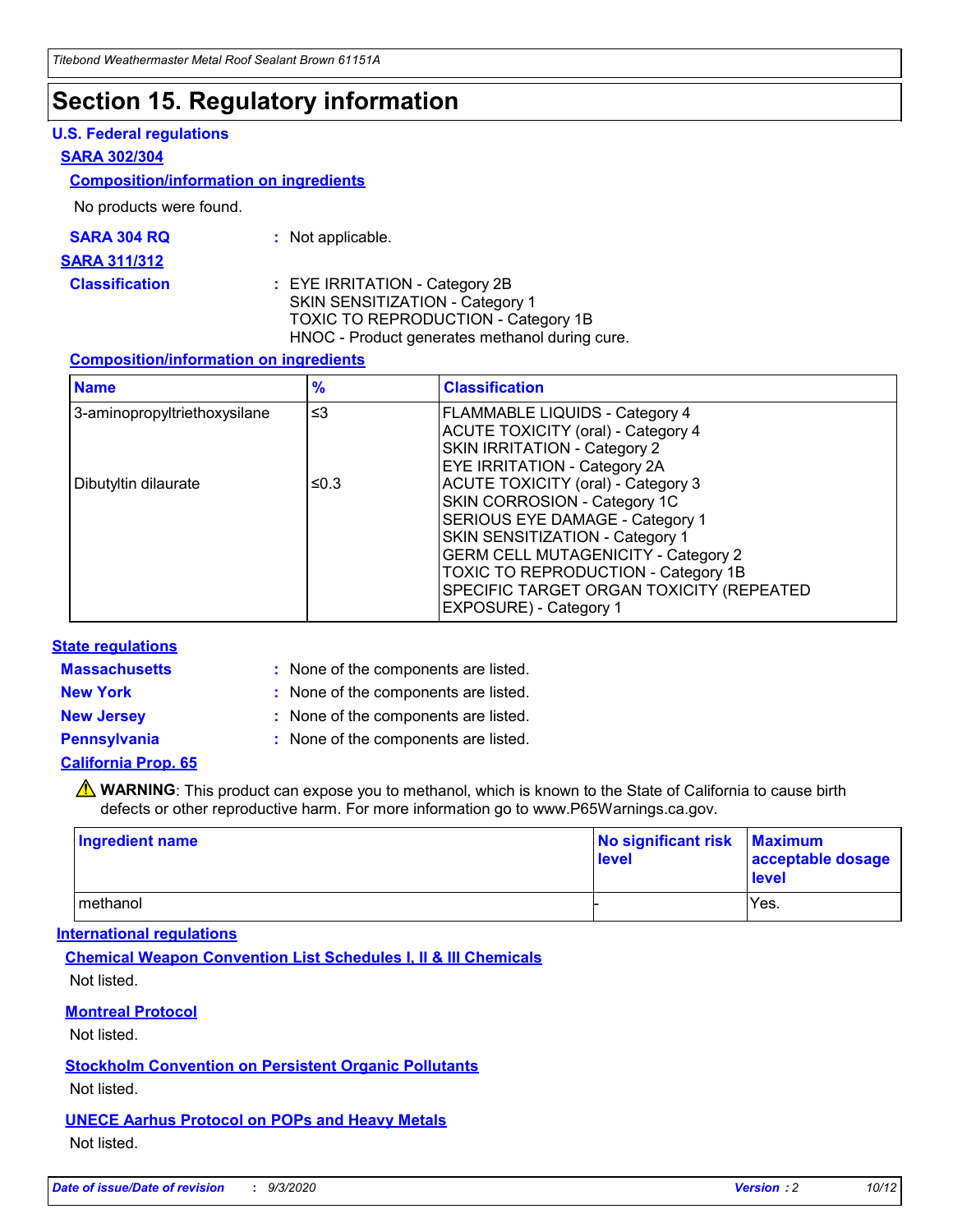# **Section 15. Regulatory information**

#### **Inventory list**

- 
- **China :** Not determined.

**United States TSCA 8(b) inventory**

**:** All components are active or exempted.

# **Section 16. Other information**





**Caution: HMIS® ratings are based on a 0-4 rating scale, with 0 representing minimal hazards or risks, and 4 representing significant hazards or risks. Although HMIS® ratings and the associated label are not required on SDSs or products leaving a facility under 29 CFR 1910.1200, the preparer may choose to provide them. HMIS® ratings are to be used with a fully implemented HMIS® program. HMIS® is a registered trademark and service mark of the American Coatings Association, Inc.**

**The customer is responsible for determining the PPE code for this material. For more information on HMIS® Personal Protective Equipment (PPE) codes, consult the HMIS® Implementation Manual.**

**National Fire Protection Association (U.S.A.)**



**Reprinted with permission from NFPA 704-2001, Identification of the Hazards of Materials for Emergency Response Copyright ©1997, National Fire Protection Association, Quincy, MA 02269. This reprinted material is not the complete and official position of the National Fire Protection Association, on the referenced subject which is represented only by the standard in its entirety.**

**Copyright ©2001, National Fire Protection Association, Quincy, MA 02269. This warning system is intended to be interpreted and applied only by properly trained individuals to identify fire, health and reactivity hazards of chemicals. The user is referred to certain limited number of chemicals with recommended classifications in NFPA 49 and NFPA 325, which would be used as a guideline only. Whether the chemicals are classified by NFPA or not, anyone using the 704 systems to classify chemicals does so at their own risk.**

#### **Procedure used to derive the classification**

| <b>Classification</b>                                                                                                | <b>Justification</b>                                  |
|----------------------------------------------------------------------------------------------------------------------|-------------------------------------------------------|
| <b>EYE IRRITATION - Category 2B</b><br><b>SKIN SENSITIZATION - Category 1</b><br>TOXIC TO REPRODUCTION - Category 1B | Expert judgment<br>Expert judgment<br>Expert judgment |
| <b>History</b>                                                                                                       |                                                       |

| .                                 |             |
|-----------------------------------|-------------|
| <b>Date of printing</b>           | : 4/22/2022 |
| Date of issue/Date of<br>revision | : 9/3/2020  |
| Date of previous issue            | : 9/3/2020  |
| <b>Version</b>                    | $\cdot$ 2   |
|                                   |             |